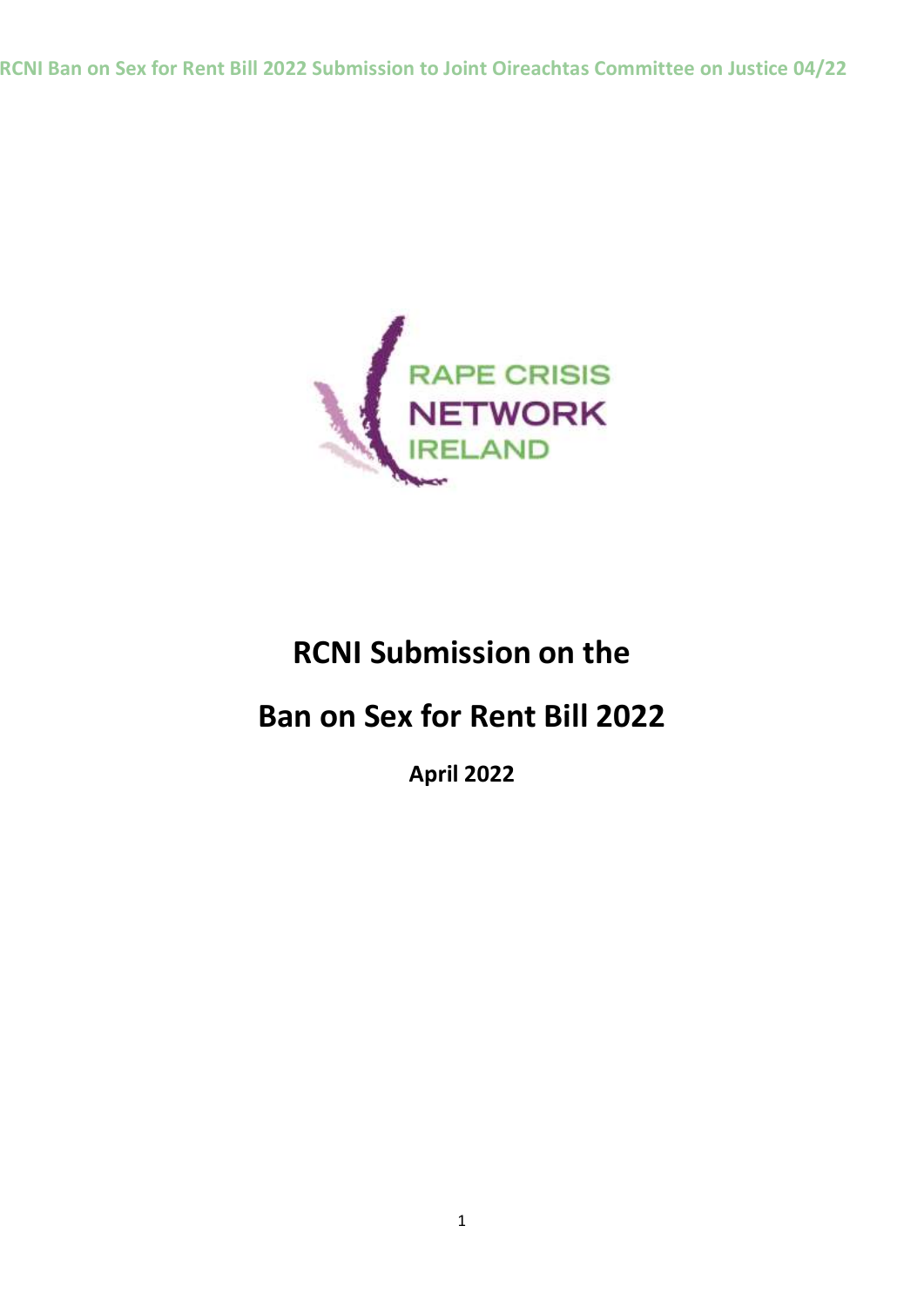#### **Introduction – Rape Crisis Network Ireland**

Rape Crisis Network Ireland (RCNI) is a specialist information and resource centre on rape and all forms of sexual violence. The RCNI role includes the development and coordination of national projects such as using our expertise to influence national policy and social change, and supporting and facilitating multi-agency partnerships. We are owned and governed by our member Rape Crisis Centres who provide free advice, counselling and other support services to survivors of sexual violence in Ireland.

#### **Introduction - Submission to the Joint Oireachtas Committee on Justice on the Ban on Sex for Rent Bill 2022<sup>1</sup>**

This submission is in two parts: the first is an overview of the general issue, the second is specific to selected individual subsections of the Bill as it was initiated. Any recommendations are listed under the Observations on each section. The individual subsections selected for discussion are set out in full below in contrasting type in the order in which they appear in the Bill as initiated.

#### **I General observations on sex for rent:**

1

RCNI's view is that this is a serious form of sexual exploitation and abuse of some of the most vulnerable people, especially women and girls, in our society. The opportunities for this form of abuse are multiplying as the shortage of affordable housing for rent becomes ever more acute, and as women and children fleeing Ukraine continue to enter the country in large numbers. However, they are not the only vulnerable migrants (and others) at risk of this form of exploitation.

The shortage of affordable housing for rent on any basis needs to be addressed effectively so that the pressure on tenants and prospective tenants to accept any accommodation solution, however awful, is removed.

It was clear from the Second Stage debate<sup>2</sup> on this issue that there is a very good understanding of the nature of the problem of "sex for rent" across all parties and many Independent TDs. Many TDs saw the acute housing shortage, and the gaps in legal protections for many in dire need of rented accommodation, as the root cause of the vulnerability which is exploited by certain unscrupulous landlords.

More positively, there was a general consensus that urgent action is needed on this Bill to deter future abusive "sex for rent" offers and also to mark the gravity of this behaviour by criminalising it and giving the court powers to pass a prison sentence of appropriate length (7 years). However, it was also clear from the debate that no new criminal offence alone can cure this abuse. Other measures are needed in the areas of housing and tenant rights.

RCNI also agrees with contributors to that debate who pointed out potential difficulties with the drafting of the separate offences of requiring or accepting sex in return for a rent rebate or in order to access accommodation in the first place (1) and the offence of "arranging or facilitating" such an offence by publishing an advertisement

<sup>1</sup> Accessible via this web-link: https://data.oireachtas.ie/ie/oireachtas/bill/2022/28/eng/initiated/b2822d.pdf

<sup>2</sup> Accessible via this web-link: https://www.oireachtas.ie/en/debates/debate/dail/2022-03-23/8/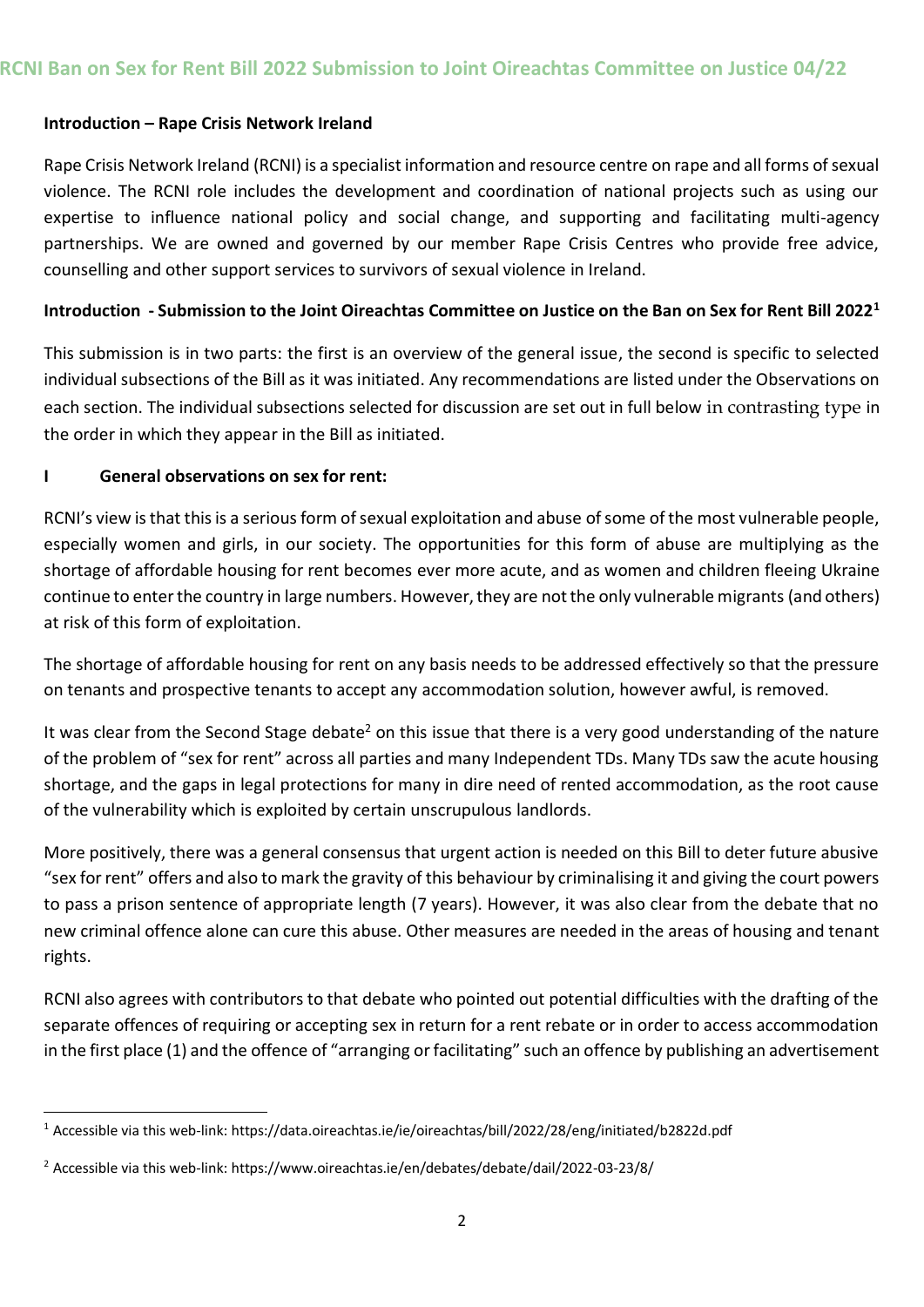on behalf of the prospective landlord (2). However, we think there is nothing in the Bill which could not be cured by some work on the drafting.

RCNI sees this Bill as one important preventative measure which will deter some potential abusers and punish some actual abusers. Its existence will also send a strong message to every responsible person that it is unacceptable to exploit a person's acute need for a roof over their head by making "offers" to supply accommodation and/or a reduced rent in return for sexual services.

In RCNI's view, the landlords who make these offers and whose offers are accepted are (at least arguably) putting themselves at risk of a charge of rape or some other sexual offence, if the other person had no effective choice but to accept, or have no roof over their head. Acceptance in these circumstances cannot be equated with consent as it is defined by our criminal law, ie consent to a sexual act which must be freely and voluntarily given<sup>3</sup>.

However, if such an offer is not accepted, as the law stands now the maker of the offer cannot be criminalised unless the other person is a prostitute, to use the term in the statutory provision which criminalises the purchase of sexual services<sup>4</sup>. This gap needs to be closed.

Accordingly, we welcome this Bill. We are also very glad to read that the Joint Oireachtas Committee on Justice will undertake pre-legislative scrutiny of this issue. RCNI urges all members of the Oireachtas to work together with the Minister for Justice and the Committee as well as with the proposer of the Bill, Cian O'Callaghan TD, to ensure first of all that it is legally robust and workable and secondly, that it is passed and commenced as soon as possible. It is needed urgently.

## **II Specific Observations on Individual Sections of the Bill in order:**

## **Offence of requiring or accepting sex as a condition of accommodation**

2. (1) It is an offence for a person (A) to require or accept from a person (B) sex as a condition of access to or retention of accommodation or related services or transactions.

- (2) For the purposes of this section,  $A$  is  $-$
- (a) a provider of accommodation,

1

- (b) an employee of a provider of accommodation,
- (c) an agent of a provider of accommodation, or
- (d) a contractor of a provider of accommodation.

<sup>&</sup>lt;sup>3</sup> See Section 9(1) Criminal Law (Rape) (Amendment) Act 1990, as substituted by Section 48 Criminal Law (Sexual Offences) Act 2017, accessible online via this web-link: http://revisedacts.lawreform.ie/eli/2017/act/2/section/48/revised/en/html

<sup>4</sup> Section 7A Criminal Law (Sexual Offences) Act 1993, as inserted by Section 25 Criminal Law (Sexual Offences) Act 2017, accessible online via this web-link: http://revisedacts.lawreform.ie/eli/2017/act/2/section/25/revised/en/html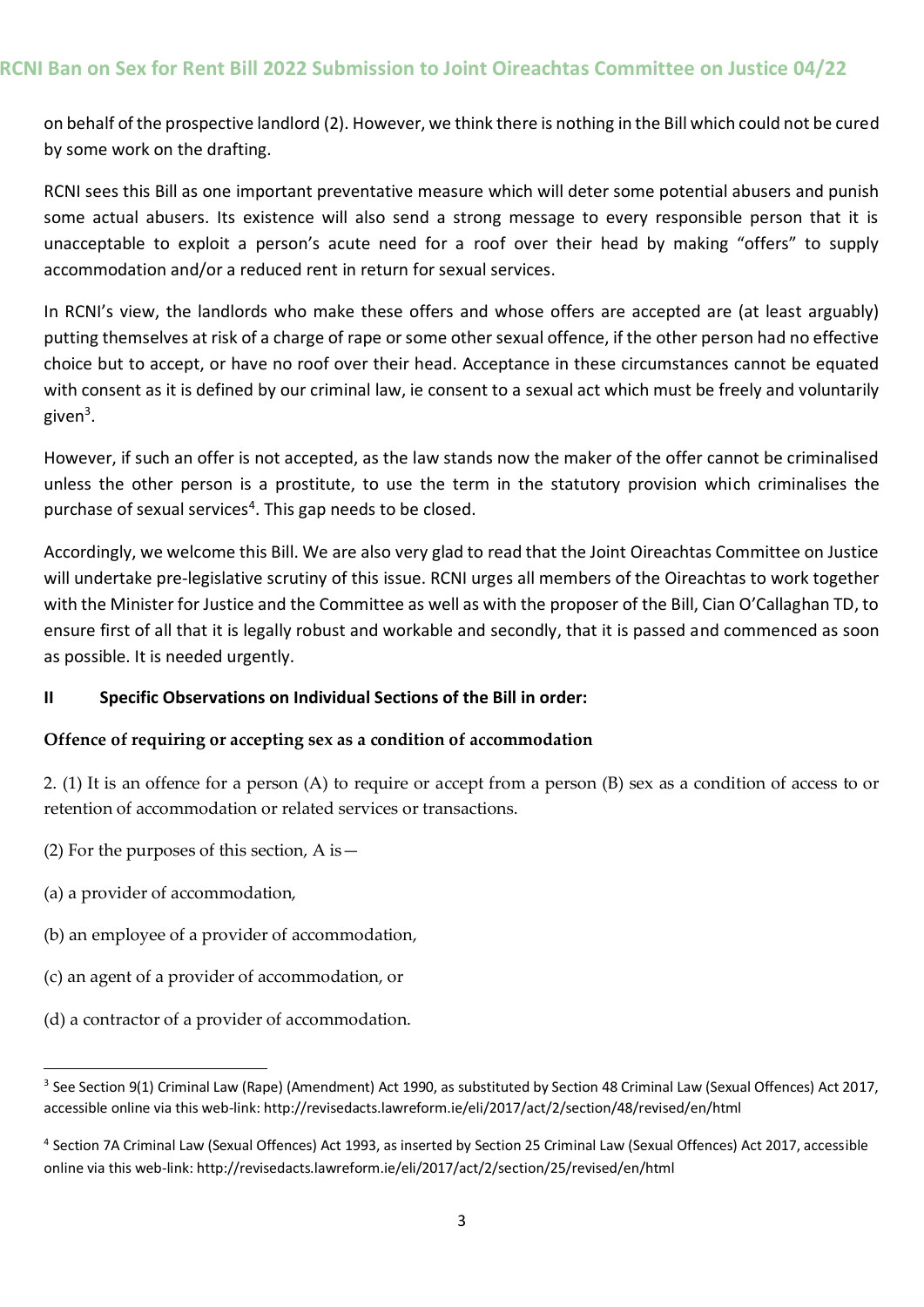(3) A person guilty of an offence under this section is liable on conviction on indictment to a fine or imprisonment for a maximum of 7 years or both.

## **RCNI Commentary:**

Subsection (1):

"require or accept": This wording does not appear broad enough to cover the situation where there is no explicit demand for sexual services from the tenant or prospective tenant, but only a suggestion that such an arrangement might unlock access to the accommodation, or provide that accommodation at a reduced rent or even no rent, or prevent eviction. Neither does it criminalise directly such offensive behaviour as: advertising, offering, or seeking to provide, or providing, any accommodation-related benefit in return for sexual services.

## **RCNI Recommendations:**

 $\circ$  Add the words "advertise, offer, seek to provide, provide" before "require or accept"

"sex": This is too vague. It does not define which sex acts, in which circumstances, are covered. It needs to be much more specific to be workable as an element of a criminal offence.

## **RCNI Recommendation:**

 $\circ$  A definition which covers all the sexual acts which are offences if carried out without the consent of the other person, should be considered. As a possible model which could be adapted, see Section 9(6) Criminal Law (Rape) (Amendment) Act 1990 as inserted by Section 48 Criminal Law (Sexual Offences) Act 2017<sup>5</sup>.

"as a condition of access to, or as a condition of retention of": How can it be proved that if the offer is not accepted, the accommodation would not have been offered to the prospective tenant on the usual basis? (perhaps for a higher rent or shorter period). Also, this wording leaves out some situations in which these offers are made. It does not cover the situation where there is an offer to forgive all or part of the rent, including rent arrears, if sexual services are provided by the tenant to the landlord and it does not differentiate between for example, a lease which is coming up for renewal in the ordinary way, and a lease which has expired and where the tenant having been served with the appropriate notices, is now facing imminent eviction.

## **RCNI Recommendations:**

o Consideration should be given to a form of wording which either lists all the situations in which the landlord or prospective landlord might seek the sexual services of a tenant or prospective tenant in return for some form of housing benefit to that person – or else which uses a blanket term such as "housing advantage" or "housing benefit" or "accommodation-related benefit" to the tenant;

1

<sup>&</sup>lt;sup>5</sup> See footnote 3 above for web-link to this Section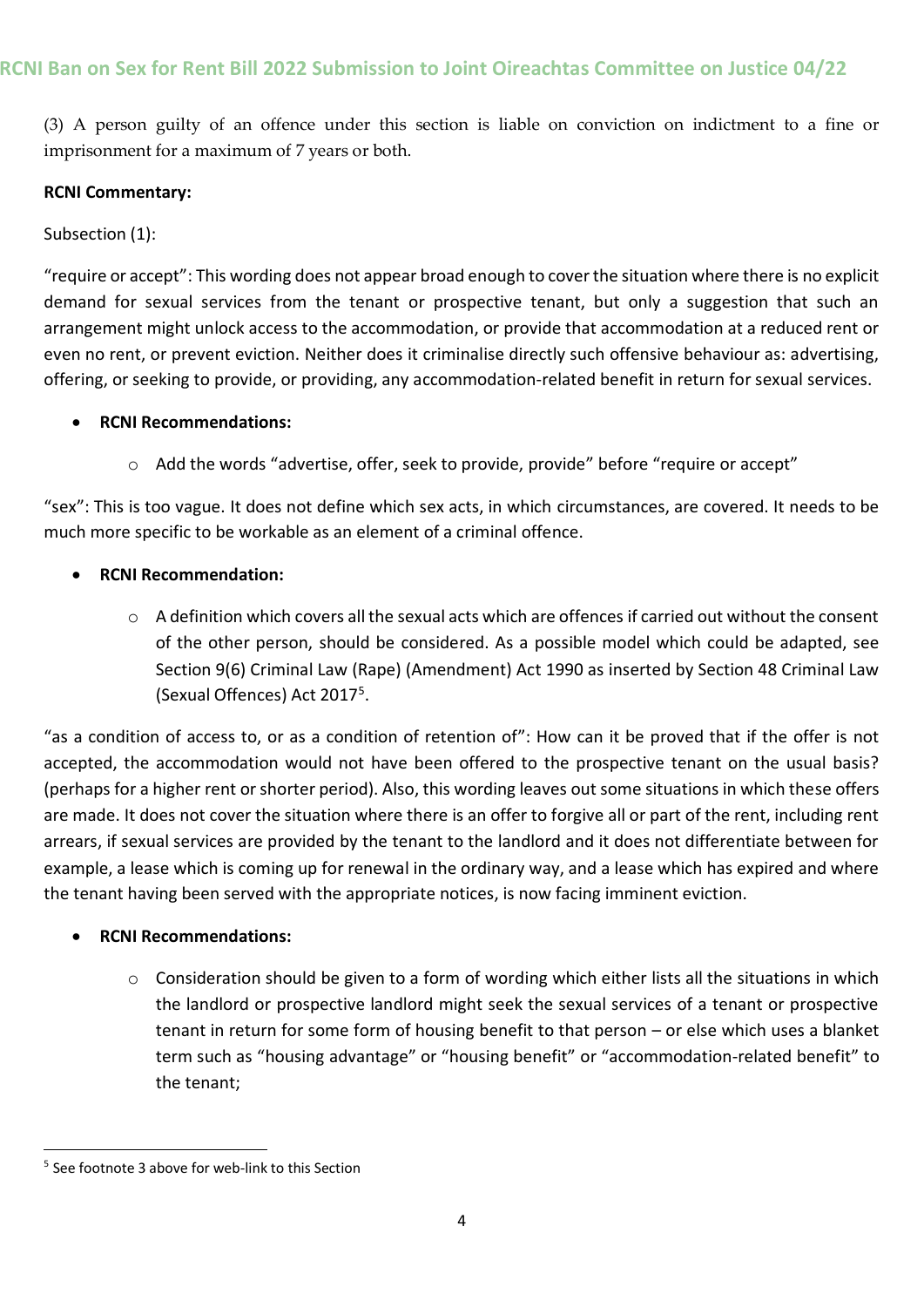$\circ$  Consideration should also be given to a form of wording which is not restricted to situations in which the landlord has imposed a condition of provision of sexual services. This is not necessary, in our view – a wording such as "in return for" is easier to prove and is clearer.

"accommodation or related services or transactions": Neither "accommodation" nor "related services or transactions" are defined in this section or elsewhere. RCNI respectfully submits that for the sake of clarity and certainty, they should both be defined. It needs to be clear what is and is not "accommodation" as defined in this Bill and also, it should be clear what does and does not constitute "related services or transactions".

## **RCNI Recommendations:**

- o Consider giving each one of the phrases "accommodation" and "related services or transactions" its own individual definition, as outlined below, and moving these two definitions to Subsection (2), which already contains the definition of (A), a person who provides accommodation or assists the provider in some way with its provision. It seems the most logical place.
- o Ensure that "accommodation" does have its own definition and that that definition is broad enough to encompass any residential accommodation to be held, or held, by the occupier or prospective occupier – including a mobile home, houseboat, a room in a house owned by the landlord, a room in a house owned and occupied by the landlord, any separate house, apartment or other own door accommodation, any house or apartment or other own door accommodation shared with others not the landlord, whether it is held or offered on the basis of a tenancy, licence, tenancy at will, or on any other basis, and whether or not the tenancy etc has expired, ie in essence, whether or not the occupier is at risk of eviction because the legal basis on which they were occupying the accommodation is now invalid;
- o "related services or transactions": It is not at all clear what this phrases refers to, and it must be. These related services or transactions should be listed, or at the very least, the applicable services must be listed with a catch-all phrase included, such as "this list of related services or transactions includes, but is not limited to" - whatever the list of the most relevant services or transactions is, in the mind of the drafter.

Subsection (2): This is a purported definition which does not really define what a provider of accommodation is. It is, however, clear that any agent or employee or contractor of the provider is also capable of committing this offence. It might be best to include an open definition of what a provider of accommodation is, and also, to make clear whether this offence can be committed by a company or other legal entity which is not a person. It must be clear where the limits of "provider" are, ie whether it includes landlords who enter tenancy agreements, licensors renting a room in their own homes, people offering accommodation free of charge in return for certain non-sexual services (caretaking type services) – and so on.

# **RCNI Recommendation:**

o A full definition of "provider of accommodation" should be included in the Bill. It should be clear if there any providers of accommodation who are excepted, and in particular, it should be clear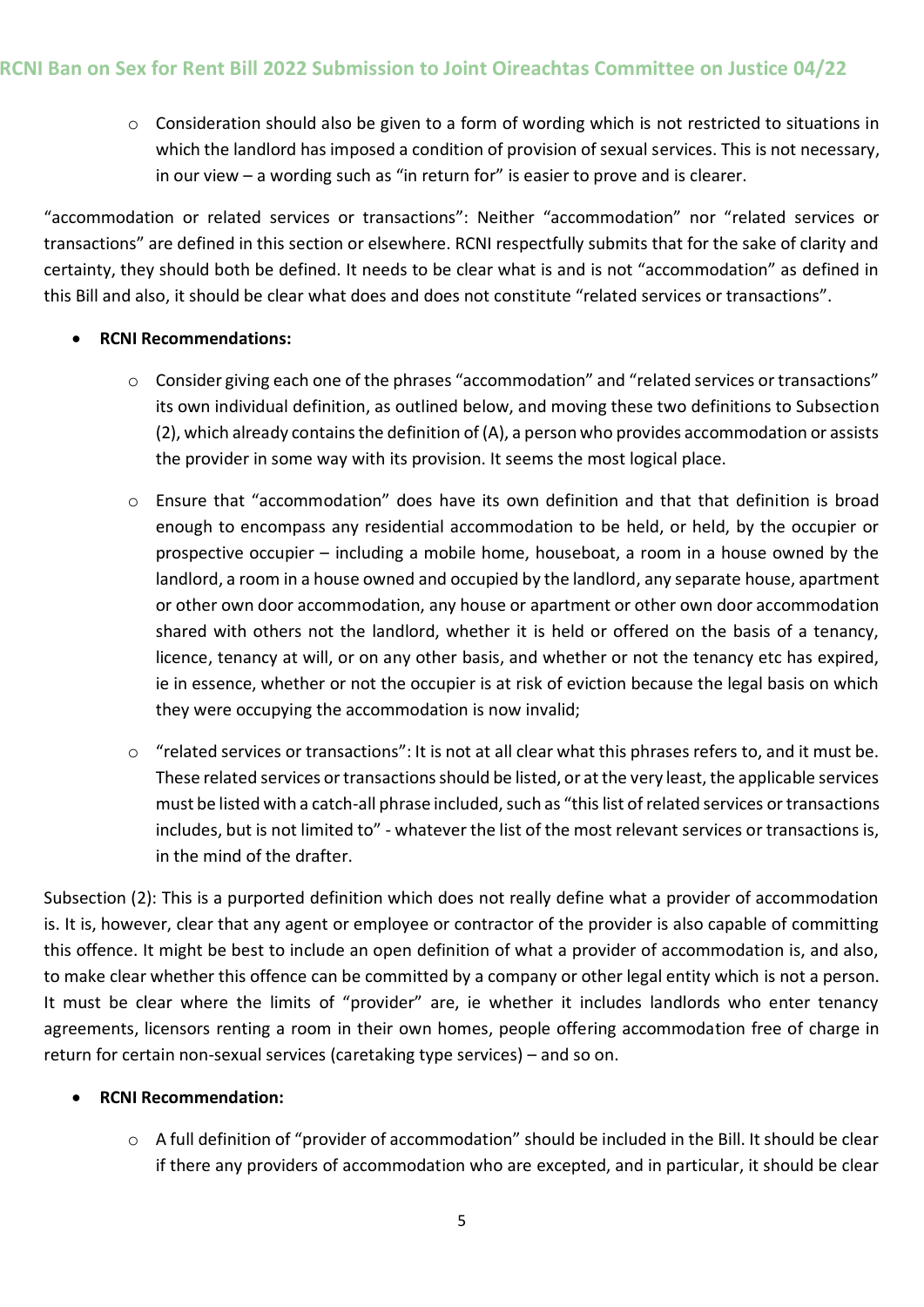whether any incorporated or unincorporated bodies are included, not least because so much rental property now is owned by corporate landlords.

## **Offence of arranging or facilitating the requirement or acceptance of sex as a condition of accommodation**

3. (1) It is an offence for a person, who may in particular be a publisher, to arrange or facilitate an offence under section 2 (Offence of requiring or accepting sex as a condition of accommodation).

(2) A person commits an offence if they intend to arrange or know that their actions would facilitate an offence under section 2 (Offence of requiring or accepting sex as a condition of accommodation).

(3) A publisher commits an offence if they  $-$ 

(a) know they are arranging or facilitating an offence under section 2 (Offence of requiring or accepting sex as a condition of accommodation),

(b) reasonably should know their actions would enable the arrangement of or facilitate an offence under section 2 (Offence of requiring or accepting sex as a condition of accommodation), or

(c) were informed that their actions had enabled the arrangement of or facilitated an offence under section 2 (Offence of requiring or accepting sex as a condition of accommodation) and failed to take remedial action within a reasonable time.

(4) A person found guilty of an offence under this section is liable on conviction on indictment to a fine of €50,000.

## **RCNI Commentary:**

Subsection (1): [refers to a person who may be a publisher]

"(1) It is an offence for a person, who may in particular be a publisher": This wording implies that only natural persons may be convicted of this offence of arranging or facilitating an offence under Section 2. RCNI respectfully suggests that this offence should be capable of criminalising legal persons as well as natural persons, so that a commercial publishing company and an online platform could also be held to account for their actions alongside natural persons. Also, it is not clear what is meant by "publisher" exactly. Is a publisher a person (legal or natural) who disseminates an advertisement looking for tenants/lodgers to provide sexual services to the landlord in return for some accommodation-related benefit even to one other person, is it a person who disseminates it to a closed group of recipients, is it a person who disseminates it to the public at large? RCNI's view is that any publication of such offensive proposals to any other third person should be a criminal offence.

A simple alternative might be to create two offences, the first of which can be committed only by a natural person, and the second of which can be committed only by a legal person, not a natural person.

## **RCNI Recommendations:**

o Define "publisher" clearly;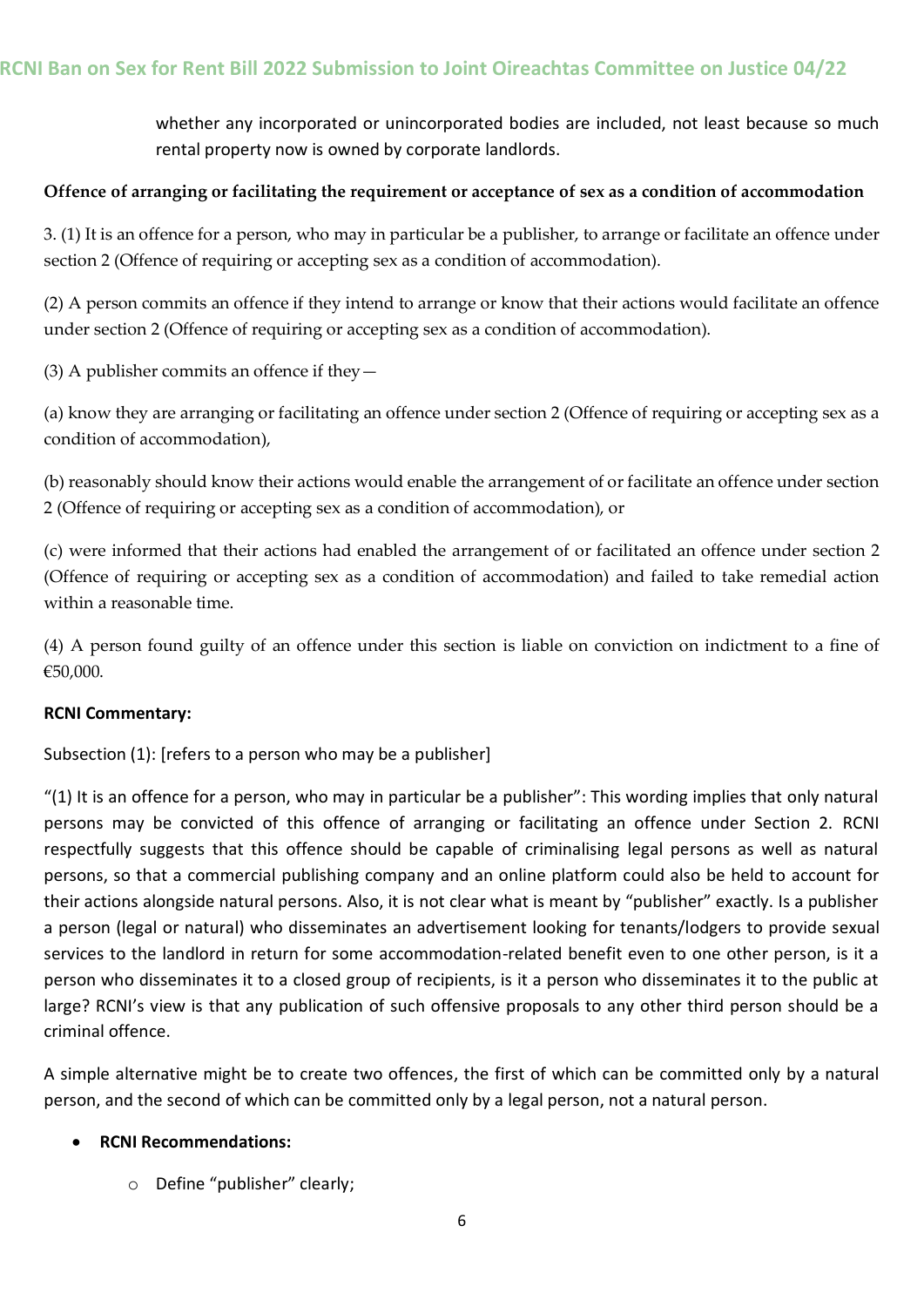- o Make a clear distinction in Section 3 between forms of the offence which can be committed by a natural person and those which can be committed either by a natural person or by a legal person;
- o Consider redrafting Section 3 to create two offences, only one of which can be committed by a natural person.

## Subsection (1):

"arrange or facilitate [an offence under Section 2].." RCNI's view is that this is a little imprecise. It needs to be clearer which actions are criminal in nature and in what circumstances. It is not clear whether the act of promoting the acceptance and publication of these advertisements is itself an offence, or whether accepting an advertisement for publication, as opposed to publishing it, is included, to give just two examples. It might be better to give a list of proscribed behaviours and include a catch-all phrase signifying that the list includes, but is not limited to, the listed behaviours. Also, it is not clear what the practical difference is between "arranging" and "facilitating"(if these words are to remain).

## **RCNI Recommendations:**

- o Consider either replacing the wording "arrange or facilitate" with an open-ended list of ways in which a person (natural or legal) could assist in the commission of a Section 2 offence, such as "accepting whether for payment or otherwise an advertisement, publishing an advertisement soliciting sexual services in return for an accommodation-related benefit, liaising between advertiser and any respondent to such advertisement, continuing to publish or allow such advertisement to be published once notified of its true nature or intention, or in any other way aiding, abetting, procuring or counselling such advertisement" or
- o Defining either "arrange" or "facilitate" as including one or more of these modes of committing the offence and dropping either arrange or facilitate;
- $\circ$  Ensure that Subsection (1) which only defines the actus reus ("bad action" element of the offence) is linked to Subsections (2) and (3) – as drafted it is stand-alone so that it is not clear that either Subsection (2) or Subsection (3) are each part of the offence.

## Subsection (2): [refers to a person only]

"A person commits an offence…..if they intend to arrange or know that their actions would facilitate an offence under section 2…": This subsection reads like a stand-alone offence, but it makes the most sense as a definition of the mens rea ("bad mind") element of the offence described under Section 3(1), however as drafted, the two are not linked so that it is not clear that the intention is that they both be separate elements of the one offence. How can an intention be an offence on its own without any actus reus ("bad action") element?

It is not clear either how knowledge that their actions would facilitate an offence under Section 2 is enough to found a criminal offence on its own – any responsible publisher/operator of an online platform has a responsibility to know which their actions would be criminal in nature if put into effect.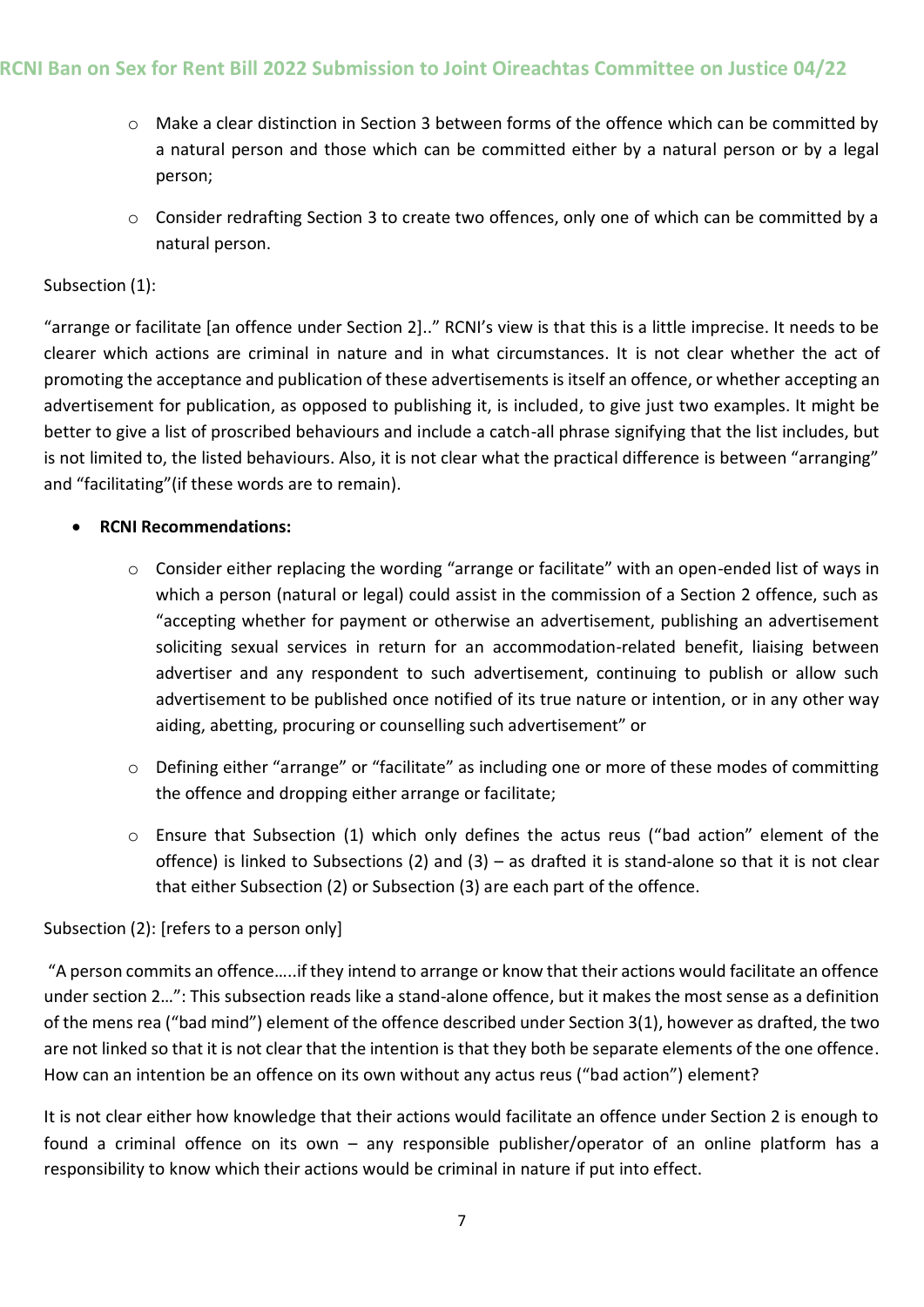## **RCNI Recommendation:**

- $\circ$  Subsection (2) must be linked by the word "and" to Subsection (1) to create a complete criminal offence, ie actus reus ("bad action") coupled with mens rea ("bad mind"); and
- $\circ$  As Subsection (3) contains an objective element in its definition of mens rea ("bad mind") in respect of publisher offenders only as it now stands, consider including an objective element also in this subsection, which refers to the actions of persons (not publishers);

## Subsection (3): [refers to a publisher only]

"(a) know they are arranging or facilitating an offence under section 2….": Again the need to define "publisher" is clear, as is the need to define which behaviours are to be criminalised. This subsection needs also to be linked to subsection (1), as it describes only the mens rea ("bad mind") element of the offence, not the actus reus ("bad action") element of it as it stands. The same applies to subsection (3)(b) below.

# **RCNI Recommendation:**

- o Ensure that Section 3(3)(a) is linked to Section 3(1) above by the word "and" or otherwise, so that both the actus reus and the mens rea elements are present in the offence;
- $\circ$  NOTE: The recommendations under Subsections (1) and (2) above in relation to the need for clear definitions of both "arrange or facilitate" and "publisher" are relevant to this Subsection (3) also.

"(b) reasonably should know their actions would enable the arrangement of or facilitate an offence under section 2…": This reads like the addition of an objective element (the knowledge of a putative reasonable person about the effect of the arranging or facilitating actions) to the subjective element of the mens rea ("bad mind") element of the offence. If this is what is intended, a precedent for this should be adapted from existing legislation. This will help both lawyers and judges to interpret it in line with established practice.

## **RCNI Recommendation:**

 $\circ$  Consider replacing the current wording with one adapted from an existing offence, e g Section 2 Criminal Law (Sexual Offences) Act 2006 as substituted by Section 16 Criminal Law (Sexual Offences) Act 2017 (sexual act with a child under  $15$ <sup>6</sup> which refers to the knowledge of a reasonable person as to the age of the other person and adjust the wording so that it refers e g: to a reasonable person in the role of owner, director, manager or supervisor with direct responsibility for the content of advertisements received and published;

"(c) were informed that their actions had enabled the arrangement of or facilitated an offence under section 2………………… and failed to take remedial action within a reasonable time": This wording does not take into

 $\overline{a}$  $6$  The consolidated text of this offence may be accessed via this web-link:

http://revisedacts.lawreform.ie/eli/2017/act/2/section/16/revised/en/html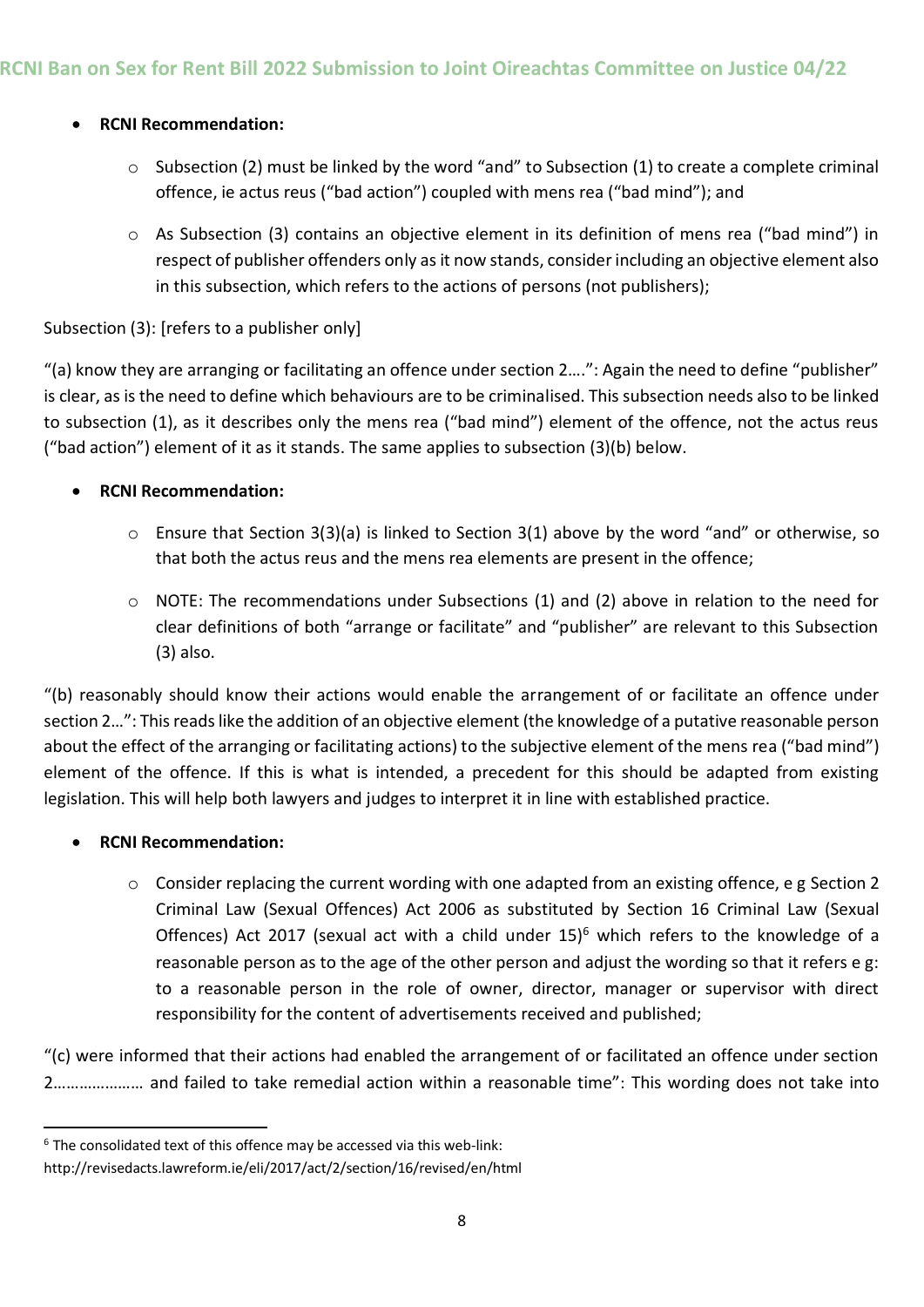account the situation where the publisher is informed in advance of publication that their actions would if completed, result in the facilitation etc of an offence – and fails to take appropriate action. The phrase "remedial action within a reasonable time" is also not specific enough. It should define which remedial actions are intended to be covered by this subsection and also, it should impose a clear time limit by which the action must be taken.

## **RCNI Recommendations:**

- o Amend the wording to cover situations where the publisher has been informed of the risks of publication of an advertisement, but that advertisement has not yet been published as well as those where it has;
- $\circ$  Define the phrases "remedial action" so that it is clear which remedial actions would be acceptable to avoid criminal responsibility; and
- o Define "reasonable time" so that it is clear at what point criminal responsibility arises.

## Subsection (4):

"A person found guilty of an offence under this section is liable on conviction on indictment to a fine of €50,000".

RCNI takes the point made in the Second Stage debate that the current offence of "aiding, abetting, counselling or procuring" an indictable offence under Section 7 of the Criminal Law Act 1997<sup>7</sup> already provides for a penalty equivalent to that of the main offence and that therefore, this separate offence criminalising those who publicise advertising for prospective tenants or lodgers to provide sexual services in return for some kind of accommodation-related benefit – is not strictly necessary.

However, RCNI's view is that there is a declarative or normative value in having a separate offence, provided that it does have a maximum penalty as serious as that for Section 2 offences. It makes the point very clearly to publishers that advertising these arrangements is unacceptable and could result in a conviction, a hefty fine, some unwelcome publicity for themselves with possible commercial consequences and at worst – a prison sentence.

The maximum fine is high enough at €50,000, however in our view the addition of a maximum term of imprisonment (we suggest 7 years) would be a desirable addition. It would deter at least some natural persons who would otherwise risk publishing these advertisements. At present, there is no penalty of imprisonment for this offence.

## **RCNI Recommendation:**

1

o Amend Subsection (4) to include a maximum penalty of seven years imprisonment which would be imposed on any publisher and in the case of a legal person who is a publisher, on any director of that entity.

<sup>7</sup> The consolidated text of this offence is accessible via this web-link: [Revised Acts \(lawreform.ie\)](http://revisedacts.lawreform.ie/eli/1997/act/14/section/7/revised/en/html)